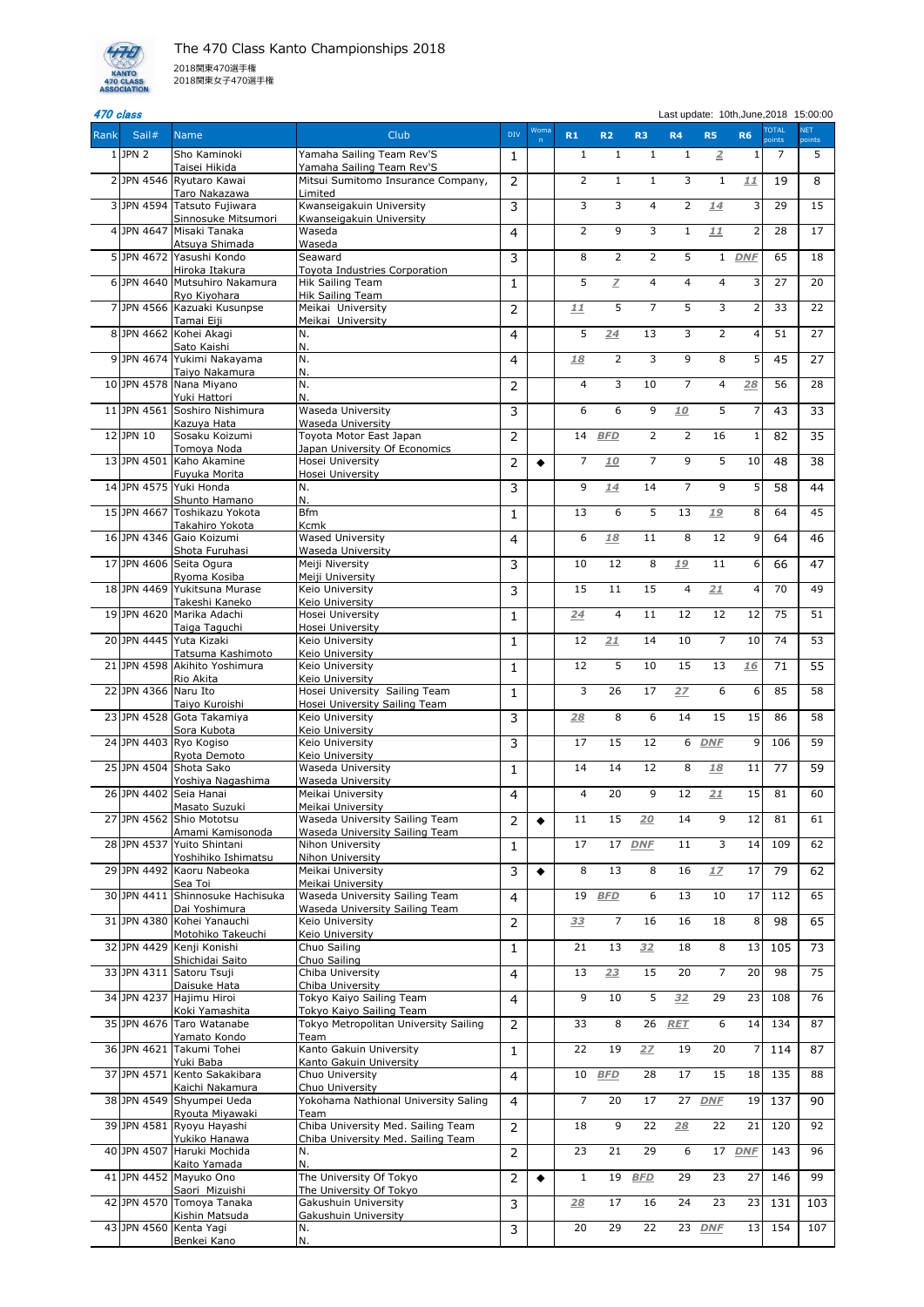| Rank | Sail#                  | <b>Name</b>                                        | Club                                                                   | <b>DIV</b>     | Woma      | R1         | R <sub>2</sub> | R <sub>3</sub>  | R <sub>4</sub> | <b>R5</b>  | <b>R6</b>  | <b>TOTAL</b><br>points | NET.<br>points |
|------|------------------------|----------------------------------------------------|------------------------------------------------------------------------|----------------|-----------|------------|----------------|-----------------|----------------|------------|------------|------------------------|----------------|
|      |                        | 44 JPN 4498 Taiga Saitou                           | Meiji University                                                       | $\overline{2}$ |           | 36         | 26             | 23              | 26             | 14         | 19         | 144                    | 108            |
|      |                        | Keiichirou Nagata<br>45 JPN 4486 Masato Ryo        | Meiji University<br>Chiba University Med. Sailing Team                 |                |           | 31         | 16             | 19              | 17             | 26         | RET        | 156                    | 109            |
|      |                        | Haruka Kozeki                                      | Chiba University Med. Sailing Team                                     | $\overline{2}$ |           |            |                |                 |                |            |            |                        |                |
|      | 46 JPN 4440 Yuki Fujii | Atsuki Taoka                                       | Gakushuin University<br>Gakushuin University                           | 3              |           | <b>UFD</b> | 25             | 25              | 26             | 10         | 24         | 157                    | 110            |
|      |                        | 47 JPN 4572 Azusa Takeuchi                         | Tokyo Kaiyo University                                                 | 3              |           | 19         | 16             | 24              | 25             | 26         | <b>DNF</b> | 157                    | 110            |
|      | 48 JPN 4357            | Kazuaki Sugimoto<br>Masafumi Tsukamoto             | Tokyo Keizai University<br>University Of Tokyo                         | $\overline{2}$ |           | 26         | 18             | 24              | 24             | 24         | 20         | 136                    | 110            |
|      |                        | <b>Taro Saito</b>                                  | University Of Tokyo                                                    |                |           |            |                |                 |                |            |            |                        |                |
|      | 49JPN 4441             | Kaori Yoshida<br>Eishi Sawata                      | Tohoku Gakuin University<br>Tohoku Gakuin University                   | $\overline{4}$ |           | 29         | 22             | 21              | 21             | 20         | 26         | 139                    | 110            |
|      |                        | 50 JPN 4512 Takeshi Ito                            | Chiba University                                                       | $\mathbf{1}$   |           | 16         | $\overline{4}$ | <b>BFD</b>      | 30             | 16         | <b>DNF</b> | 160                    | 113            |
|      |                        | Sho Rintaro<br>51 JPN 4579 Atsushi Nishizaka       | Chiba University<br>The University Of Tokyo                            | $\overline{4}$ |           | 30         | 25             | 18              | 15             | <b>RET</b> | 25         | 160                    | 113            |
|      |                        | Yuta Amaki<br>52 JPN 4232 Hirokatsu Miyamoto       | The University Of Tokyo<br><b>Team Marin</b>                           | 3              |           | 26         | 28             | <b>BFD</b>      | 18             | 28         | 22         | 169                    | 122            |
|      |                        | Kei Morohoshi                                      | Team Nanachan                                                          |                |           |            |                |                 |                |            |            |                        |                |
|      |                        | 53 JPN 4619 Yuma Yokoyama<br>Taichi Yoshida        | Keio Med Sailing Team<br>Keio Med Sailing Team                         | $\overline{4}$ |           | 31         | 12             | 21              | 36             | 28         | 32         | 160                    | 124            |
|      |                        | 54 JPN 4596 Yumi Fukuda                            | Kanto Gakuin University                                                | 3              | ♦         | 25         | 29             | 19              | 33             | 25         | 30         | 161                    | 128            |
|      |                        | Mina Watanabe<br>55 JPN 4563 Koki Fujita           | Kanto Gakuin University<br>Rikkyo University Sailing Team              | $\mathbf{1}$   |           | 25         | 31             | <b>DNF</b>      | 23             | 29         | 21         | 176                    | 129            |
|      |                        | Yukiko Fujii                                       | Rikkyo University Sailing Team                                         |                |           |            |                |                 |                |            |            |                        |                |
|      |                        | 56JPN 4350 Koki Takahashi<br>Keita Kosuge          | Yokohama National University<br>Yokohama National University           | $\overline{4}$ |           | 27         | 36             | 26              | 31             | 25         | 22         | 167                    | 131            |
|      |                        | 57 JPN 4444 Kazuki Ozawa                           | Yokohama City University Med                                           | $\mathbf{1}$   |           | 22         | 30             | 27              | 35             | 22         | 31         | 167                    | 132            |
|      |                        | Isshin Tokuno<br>58JPN 4356 Yusuke Sawachi         | Yokohama City University Med<br>Juntendo Univ. Med. Sailing Team       | 3              |           | 15         | 23             | <b>DNF</b>      | 11             | 37         | <b>DNF</b> | 180                    | 133            |
|      |                        | Issei Wakayama<br>59JPN 4631 Kenta Sakamoto        | Juntendo Univ. Med. Sailing Team<br>Tokyo Institute Of Technology      |                |           | 21         | 30             | <b>BFD</b>      | 30             | 27         | 27         | 182                    | 135            |
|      |                        | Yusuke Iijima                                      | Tokyo Institute Of Technology                                          | 4              |           |            |                |                 |                |            |            |                        |                |
|      |                        | 60 JPN 4496 Soki Urushibara<br>Hikaru Tanemura     | Toho University<br><b>Toho University</b>                              | $\mathbf 1$    |           | 20         | 35             | 25              | 20             | 36         | <b>DNF</b> | 183                    | 136            |
|      |                        | 61 JPN 4032 Ryo Takahashi                          | Yokohama National University                                           | 3              |           | <b>DNF</b> | 27             | <b>BFD</b>      | 22             | 24         | 18         | 185                    | 138            |
|      |                        | Tomoya Niwa<br>62 JPN 4354 Kanna Mitsuhashi        | Yokohama National University<br>Meikai University                      | 4              |           | 23         | 24             | 13              | 35             | <b>RET</b> | <b>DNC</b> | 189                    | 142            |
|      |                        | Miyu Aoki                                          | Meikai University                                                      |                |           |            |                |                 |                |            |            |                        |                |
|      |                        | 63 JPN 4430 Syotaro Takei<br>Shun Yokoi            | Meiji Niversity<br>Meiji University                                    | $\overline{2}$ |           | <b>DNC</b> | <b>DNF</b>     | <b>BFD</b>      | 21             | 13         | 16         | 191                    | 144            |
|      |                        | 64 JPN 4614 Naoto Nakahara                         | Juntendo University Sailing Team                                       | $\overline{2}$ |           | <b>UFD</b> | 22             | <b>DNF</b>      | 31             | 19         | 26         | 192                    | 145            |
|      |                        | Katsuhiro Fukushima<br>65 JPN 4473 Yamato Watanabe | Juntendo University Sailing Team<br>Toyo University                    | $\mathbf{1}$   |           | 38         | 35             | 23              | 25             | 31         | <b>DNF</b> | 199                    | 152            |
|      |                        | Takahiro Manabe                                    | <b>Toyo University</b>                                                 |                |           |            |                |                 |                |            |            |                        |                |
|      | 66JPN 4607             | Miku Ito<br>Iori Nakamura                          | Kanagawa University Sailing Team<br>Kanagawa University Sailing Team   | $\mathbf{1}$   |           | 39         | 34             | 30              | <b>DNF</b>     | 27         | 24         | 201                    | 154            |
|      |                        | 67 JPN 4308 Kanako Nagaoka                         | Meikai University                                                      | 3              |           | 32         | 32             | 28              | 29             | 34         | <b>DNF</b> | 202                    | 155            |
|      |                        | Ionna Arana Ramirez<br>68 JPN 4319 Shigemasa Ota   | Meikai University<br>Kos.Com                                           | $\mathbf{1}$   |           | 30         | 11             | <b>BFD</b>      | 22             | <b>RET</b> | <b>DNF</b> | 204                    | 157            |
|      |                        | Kohei Kaneuchi<br>69 JPN 4154 Takuya Yamauchi      | Kos.Com<br>Keio Zuyo Yacht Club Ob                                     | 4              |           | <b>DNF</b> | 32             | 29              | 28             | 31         | <b>RET</b> | 214                    | 167            |
|      |                        | Ryo Nagashima                                      | Keio Zuyo Yacht Club Ob                                                |                |           |            |                |                 |                |            |            |                        |                |
|      |                        | 70 JPN 4484 Erika Kuwano<br>Mizuki Tani            | Chuo University<br>Chios University                                    | $\overline{2}$ | ▲         | 34         | 33             | <b>DNF</b>      | 32             | <b>DNF</b> | 25         | 218                    | 171            |
|      |                        | 71 JPN 4146 Akari Sakane                           | Tokyo Kaiyo Sailing Team                                               | 4              |           | 34         |                | 27 DNF          | 38             | 30         | <b>DNF</b> | 223                    | 176            |
|      |                        | Koh Mochizuki<br>72JPN 4238 Yamato Muto            | Tokyo Kaiyo Sailing Theam<br>Keio University                           | $\overline{2}$ |           | 32         | 38             | $\overline{31}$ | <b>DNF</b>     | <b>DNF</b> | 29         | 224                    | 177            |
|      |                        | Shogo Nakajima<br>73 JPN 3728 Mimami Matsuda       | Keio University<br>Tokyo Kaiyo Sailing Team                            |                |           | <b>DNF</b> | 31             | 33              | 33             | 35         | <b>DNF</b> | 226                    | 179            |
|      |                        | Souta Kakuryu                                      | Tokyo Kaiyo Sailing Team                                               |                |           |            |                |                 |                |            |            |                        |                |
|      |                        | 74 JPN 4013 Manami Masuda<br>Tatsuya Hasegawa      | Senshu University<br>Senshu University                                 | 4              |           | 35         | 37             | <b>DNF</b>      | 37             | <b>DNF</b> | 30         | 233                    | 186            |
|      |                        | 75 JPN 4142 Kouki Fujiura                          | Shibaura Institute Of Technology                                       | $\overline{2}$ |           | <b>DNF</b> | 40             | 20              | <b>DNF</b>     | 33         | <b>DNC</b> | 234                    | 187            |
|      |                        | Kan Tahata<br>76 JPN 4545 Jungeon Kwon             | Shibaura Institute Of Technology<br>Nippon Medical School Sailing Team | $\overline{2}$ |           | 40         | 37             | 18              | <b>DNF</b>     | <b>DNF</b> | <b>DNF</b> | 236                    | 189            |
|      |                        | Keisei Imashita                                    | Nippon Medical School Sailing Team                                     |                |           |            |                |                 |                |            |            |                        |                |
|      |                        | 77 JPN 4406 Yuji Osaka<br>Rikuto Seki              | Rikkyo University<br>Rikkyo University                                 |                |           | <b>DNC</b> | <b>DNC</b>     | <b>DNC</b>      | 34             | 33         | 28         | 236                    | 189            |
|      |                        | 78 JPN 4285 Kyogo Ohashi                           | Chiba University<br>Chiba University                                   | -1             |           | <b>UFD</b> | 41             | <b>UFD</b>      | 36             | 30         | <b>DNF</b> | 248                    | 201            |
|      |                        | Yoshihiro Okuyama<br>79 JPN 4405 Natsumi Kitajima  | Tokyo Institute Of Technology                                          |                | ◆         | 41         | 38             | <b>DNF</b>      | <b>DNF</b>     | <b>DNF</b> | 29         | 249                    | 202            |
|      |                        | Kazuna Sanpei<br>80 JPN 4361 Hikari Kuwabara       | Tokyo Institute Of Technology<br>Nippon Medical School Sailing Team    | 3              | ◆         | <b>DNF</b> | 28             | 35              | <b>DNF</b>     | <b>DNF</b> | <b>DNF</b> | 251                    | 204            |
|      |                        | Saki Yachigo                                       | Nippon Medical School Sailing Team                                     |                |           |            |                |                 |                |            |            |                        |                |
|      |                        | 81 JPN 4519 Tomoki Matsuyama<br>Yuki Asai          | Shibaura Institute Of Technology<br>Shibaura Institute Of Technology   | 3              |           | 29         | 39             | <b>DNF</b>      | <b>RET</b>     | <b>DNC</b> | <b>DNC</b> | 256                    | 209            |
|      | 82 JPN 4439            | Yu Fujimoto                                        | Yokohama Nathional University                                          | 4              |           | <b>DNF</b> | 34             | 34              | <b>DNC</b>     | <b>DNC</b> | <b>DNC</b> | 256                    | 209            |
|      |                        | Hikari Maki<br>83 JPN 4160 Tomoko Kannno           | Yokohama Nathional University<br>Yokohama City University Med          | 4              |           | <b>DNF</b> | 40             | <b>DNF</b>      | <b>DNF</b>     | 32         | <b>DNF</b> | 260                    | 213            |
|      |                        | Yurika Kotaki                                      | Yokohama City University Med                                           |                |           |            |                |                 |                |            |            |                        |                |
|      |                        | 84 JPN 4301 Ryohei Matsumae<br>Tetsuya Ohashi      | The University Of Tokyo<br>The University Of Tokyo                     | 4              |           | <b>DNF</b> | 39             | <b>DNF</b>      | 34             | <b>DNF</b> | <b>DNF</b> | 261                    | 214            |
|      |                        | 85 JPN 4355 Kouki Chiba                            | Meikai University                                                      | $\overline{2}$ | $\bullet$ | 27         | <b>RET</b>     | <b>RET</b>      | DNC            | <b>DNC</b> | <b>DNC</b> | 262                    | 215            |
|      |                        | Haruki Moriya<br>86 JPN 4464 Kaoru Hamamoto        | Meikai University<br>Rikkyo University                                 |                | $\bullet$ | <b>DNC</b> | <b>DNC</b>     | <b>DNC</b>      | <b>DNF</b>     | 32         | <b>DNF</b> | 267                    | 220            |
|      |                        | Misa Fukuda<br>87 JPN 4305 Seishiro Takahashi      | Rikkyo University<br>Chiba University Med. Sailing Team                | $\overline{2}$ |           | <b>DNF</b> | 33             | <b>DNF</b>      | <b>DNC</b>     | <b>DNF</b> | <b>DNF</b> | 268                    | 221            |
|      |                        | Mai Ukaji                                          | Chiba University Med. Sailing Team                                     |                |           |            |                |                 |                |            |            |                        |                |
|      | 88 JPN 4182 Issei Ono  | Saho Ishikawa                                      | Touhoku Gakuin University<br><b>Tohoku Gakuin University</b>           | 3              |           | <b>DNF</b> | 36             | <b>DNF</b>      | <b>DNC</b>     | <b>DNC</b> | <b>DNC</b> | 271                    | 224            |
|      |                        | 89 JPN 3624 Hina Taguchi                           | Yokohama City University Med                                           | 3              | $\bullet$ | <b>DNF</b> | <b>DNF</b>     | <b>DNF</b>      | <b>DNF</b>     | <b>DNF</b> | <b>RET</b> | 282                    | 235            |
|      |                        | Runa Fukuhara                                      | Yokohama City University Med                                           |                |           |            |                |                 |                |            |            |                        |                |